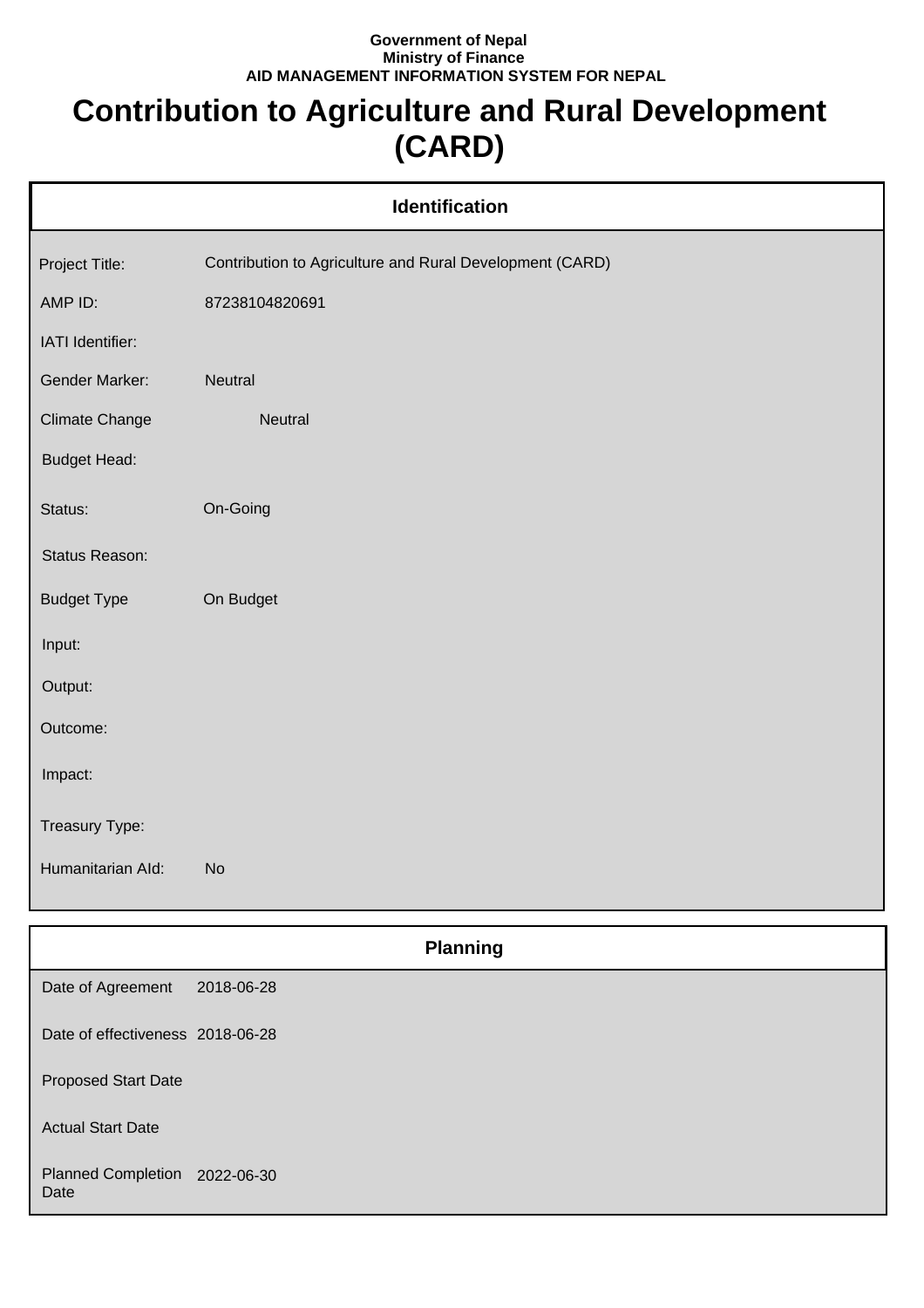| <b>Location</b> |            |  |
|-----------------|------------|--|
| Location        | Percentage |  |
| <b>NEPAL</b>    | 100.0%     |  |

| <b>National Plan</b>                                                                                                         |            |
|------------------------------------------------------------------------------------------------------------------------------|------------|
| Program                                                                                                                      | Percentage |
| [Agriculture and Food Security] [Macroeconomic Policy and Economic Development Policy<br>[ National Development Plan (NDP) ] | 100.0%     |

| <b>Sector</b>                             |            |
|-------------------------------------------|------------|
| Sector                                    | Percentage |
| Nepal Sector Classification AGRICULTURE 0 | 100.0%     |

| <b>Implementing/Executing Agency</b>                      |        |  |
|-----------------------------------------------------------|--------|--|
| <b>Implementing Agency</b>                                |        |  |
| European Union                                            | 100.0% |  |
| <b>Executing Agency</b>                                   |        |  |
| European Union                                            | 100.0% |  |
| <b>Responsible Organization</b>                           |        |  |
| Ministry of Agriculture, Land Management and Cooperatives | 100.0% |  |
| Donor                                                     |        |  |
| European Union                                            | 0.0%   |  |

| <b>Funding</b>             |                       |                    |                               |            |                     |
|----------------------------|-----------------------|--------------------|-------------------------------|------------|---------------------|
| Transaction<br>Date        | Type of<br>Assistance | Mode of<br>Payment | Post Earthquake<br>Assistance | Commitment | <b>Disbursement</b> |
| <b>European Union</b>      |                       |                    |                               |            |                     |
| <b>UNDISBURSED BALANCE</b> |                       | null               |                               |            |                     |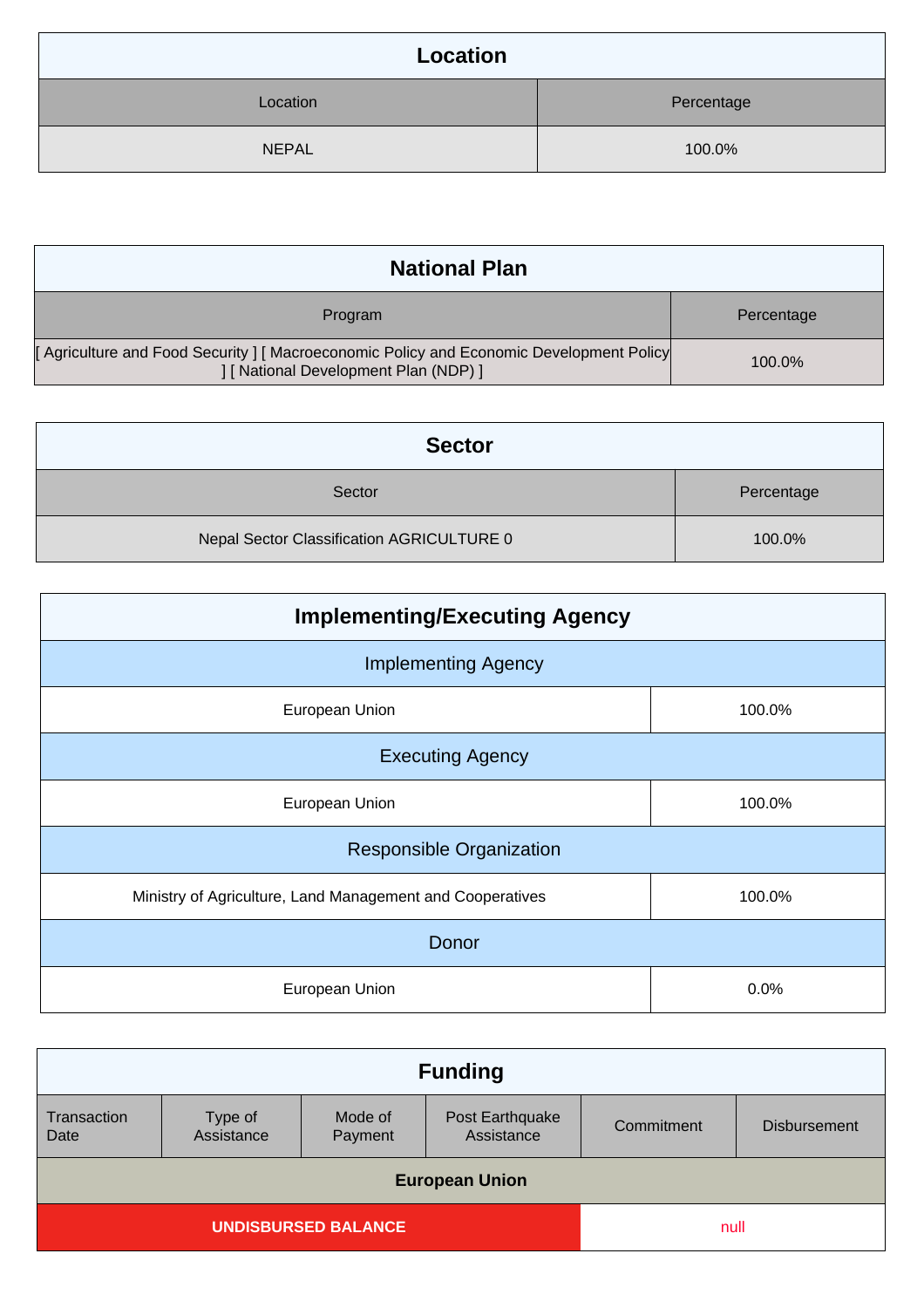| Transaction<br>Date | Type of<br>Assistance                          | Mode of<br>Payment     | Post Earthquake<br>Assistance | Commitment | <b>Disbursement</b> |
|---------------------|------------------------------------------------|------------------------|-------------------------------|------------|---------------------|
|                     |                                                |                        | <b>Actual</b>                 |            |                     |
| 6/30/2018           | <b>Grant Aid</b>                               | Cash                   | No                            | 46,632,000 | Ю                   |
| 4/25/2019           | <b>Grant Aid</b>                               | Cash                   | No                            | 10         | 338,618             |
| 10/31/2019          | Grant Aid                                      | Cash                   | No                            | 10         | 9,597,000           |
| 2/17/2020           | <b>Grant Aid</b>                               | Cash                   | No                            | 0          | 251,683             |
| 7/17/2020           | <b>Grant Aid</b>                               | Cash                   | No                            | 0          | 10,419,600          |
| 2/22/2021           | <b>Grant Aid</b>                               | Cash                   | No                            | 0          | 6,306,600           |
| 3/15/2020           | Technical<br>Assistance<br>(Standalone)        | <b>Direct Payment</b>  | No                            | 4,006,062  | Ю                   |
| 12/16/2020          | Technical<br>Assistance<br>(Standalone)        | <b>Direct Payment</b>  | No                            | 0          | 813,140             |
| 4/22/2021           | <b>Technical</b><br>Assistance<br>(Standalone) | <b>Direct Payment</b>  | No                            | 0          | 612,207             |
| 9/20/2021           | <b>Technical</b><br>Assistance<br>(Standalone) | <b>Direct Payment</b>  | No                            | 0          | 680,796             |
|                     |                                                | <b>Total</b>           |                               | 50,638,061 | 29,019,641          |
|                     |                                                | Total (European Union) |                               | 50,638,061 | 29,019,641          |
|                     | <b>UNDISBURSED BALANCE</b>                     |                        |                               | 21,618,420 |                     |

| <b>Progress Achieved</b> |  |
|--------------------------|--|
|                          |  |

Progress Achieved:

Key Problems:

Steps Taken to Solve Problems: